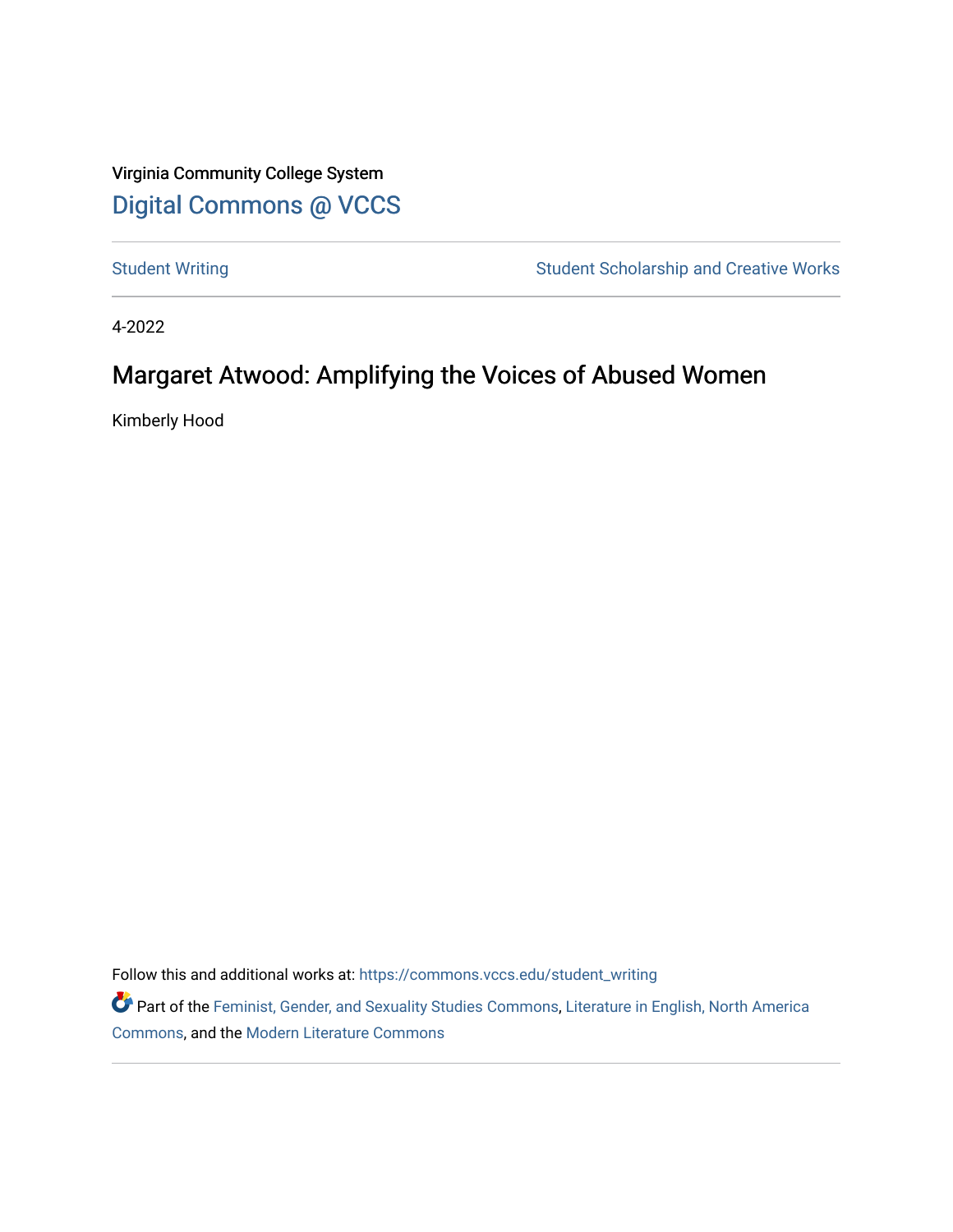#### Kimberly Hood

Professor Critchfield

English 274, W01

## 23 March 2022

#### Margaret Atwood: Amplifying the Voices of Abused Women

Margaret Atwood has written both prose and poetry that address oppression of the female population. Often the stories of abuse victims are pushed into the background unless they are women with fame or fortune. The story of the woman being abused by her romantic partner in the house down the street, the apartment above, or who suffers harassment at work are not told. In his article "Minor Characters have Their Day," Jeremy Rosen, an assistant professor of English at the University of Utah, discusses how by leaving these stories out of the narrative we are further oppressing these victims (155). Rosen further explores how Atwood has brought the stories of these "minor characters" to the forefront letting the victims' voices be heard and their stories told (155). Through her poems she has given a voice to those women whose stories have been ignored. One of her most poignant works, "Songs for Murdered Sisters," was written to address the many deaths of women at the hands of men "Over the years, thousands of years / So many sisters lost / So many tears . . ." (Atwood 37). Atwood writes about some of the many ways women have been oppressed throughout history including through fashion, their inability leave an abusive partner, and even how women who posed a threat to a man's way of life would be hanged as a witch. Through her poems "Princess Clothing," "Songs for Murdered Sisters," and "Half-Hanged Mary," Atwood shows how sexism has led to violence against women.

In an article on transmedia feminism, Amy Boyle states that Atwood's novel *The Handmaid's Tale* explores the ongoing suppression of women, "particularly in relation to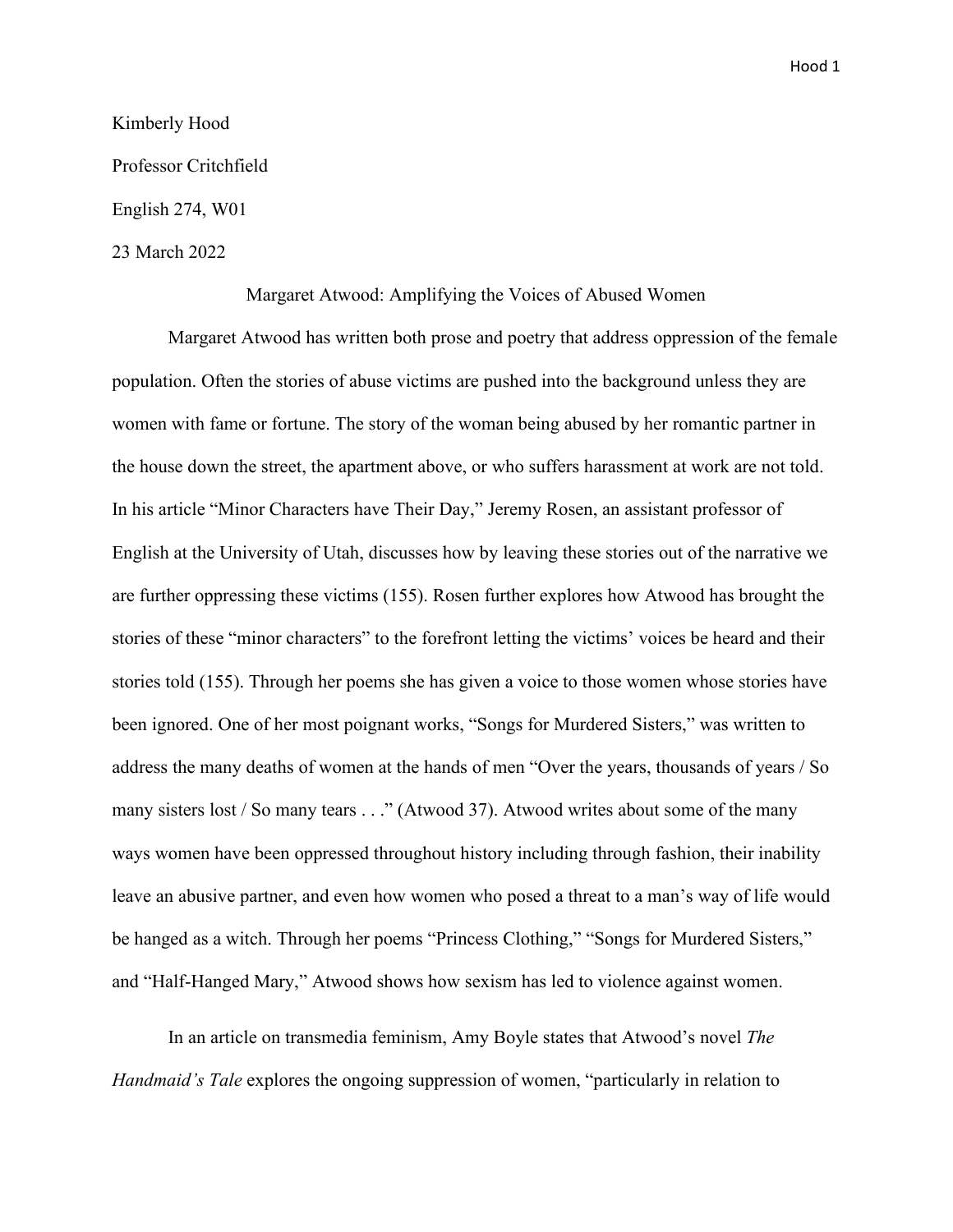reproductive rights and sexual and economic independence" (852). *The Handmaid's Tale* has been praised as a symbol of feminist politics worldwide. In fact, women staged a silent protest in the Texas State Capitol by wearing costumes like those worn by the handmaids in Atwood's novel. In addition to her prose, Atwood uses her powerful voice through poetry to address these issues. Her poetry demonstrates the victimization and vilification of women. Charlotte Beyer's article addressing feminist mythology discusses how Atwood's poems and stories paint a vivid picture of the treatment of women in societies and ages dominated by men and theological ideologies (277). During the confirmation hearings for Supreme Court nominee Ketanji Brown Jackson, she was told by Nebraska Senator Ben Sasse that she is "incredibly likable and winsome," neither adjective having any bearing on her ability to do her job as a United States Supreme Court justice (Joseph). Women are treated with condescension regardless of their impressive educations and careers. Comments like these serve to neutralize the threat presented by intelligent, dedicated, and successful women. Through her works, Atwood sheds a light on abuse and violence and the rules of society that continue to place a man's value or pleasure above a woman's. She tells the tales women are afraid to share.

In "Princess Clothing," Atwood touches on the constraints placed on women's appearance by religion and culture. This poem illustrates how fashion is used as a tool of oppression. Current school dress codes demonstrate how the female body is still objectified and girls are devalued, their educations coming second to their male counterparts (Aghasaleh 97). This is yet another way to regulate a woman's body and mind. A woman must worry about "what she should wear / so she will be fashionable, or at least / so she will not be killed" (lines 1- 3). In this poem Atwood, specifically addresses the hijabs worn by Muslim women in some areas of the world. The lines "They're setting a bad example. / Get out the stones" allude to how this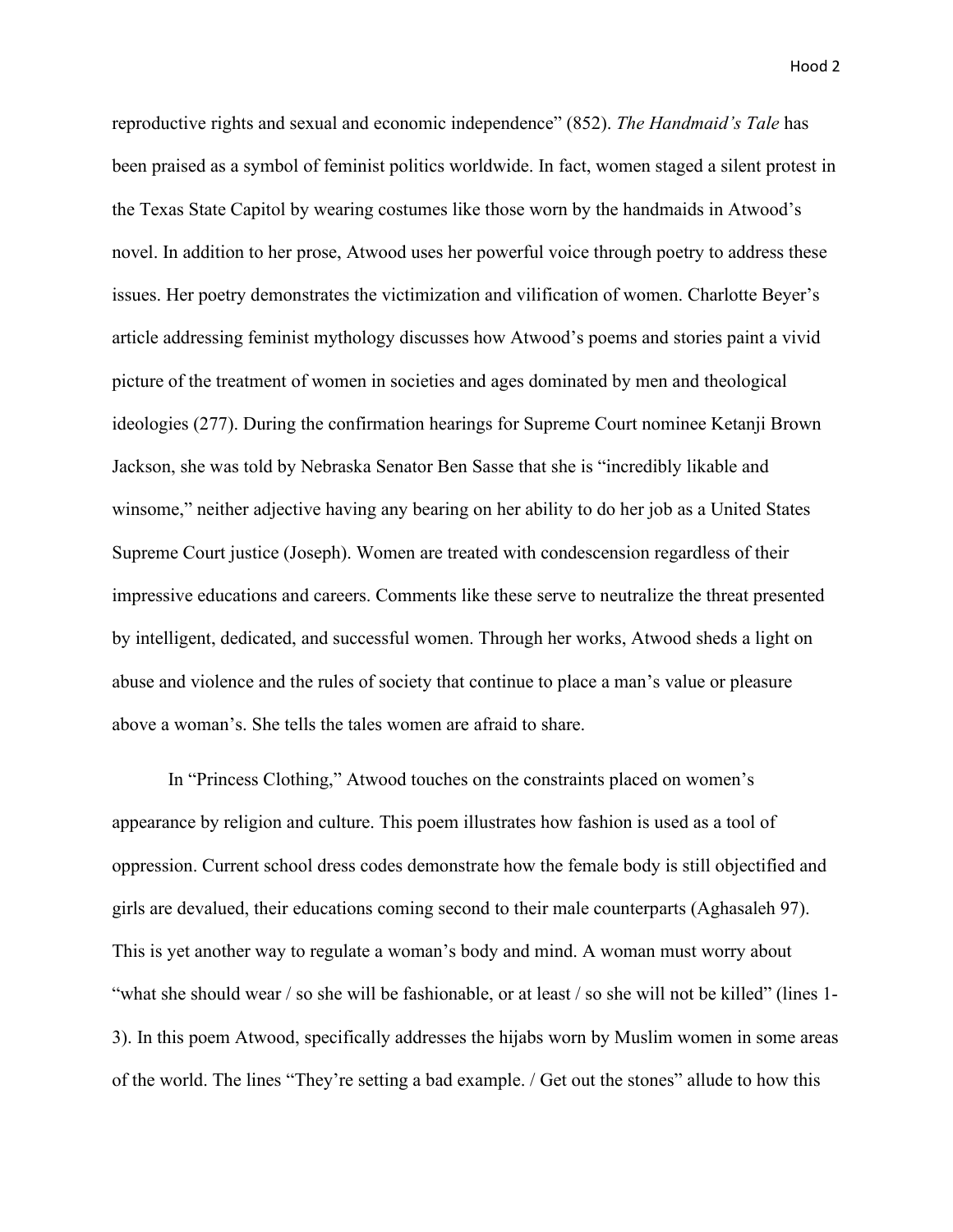form of dress is seen as unacceptable in areas such as the United States where this is not common practice (lines 7-8). These women are not only oppressed by the men in their society who expect them to dress this way, but also by those around them who disagree with their religious practices. Atwood uses imagery to illustrate things women have done in the name of fashion. The lines "Fur is an issue too: / her own and some animal's" represent women's removal of almost all their body hair to be seen as attractive (lines 9-10). When Atwood speaks of clothing in this poem, she shows how women are expected to dress more for fashion than practicality. For example, "Wool worn next to the skin / was once an army decree. / In mid-battle it's hard to shower" shows that wool was used in men's clothing (lines 36-38). A woman cannot wear wool as it would make her sweat which is "even if pink: / not feminine" (lines 43-44). Women should wear silk because "Cotton on the other hand / was crackly. Still is" meaning women must sit quietly in the background (lines 45-46). In an interview, Atwood makes mention of this dichotomy when she says "because it's biblical, so wool over here, linen over there" in reference to gender (as quoted in Freeman). She uses powerful imagery and metaphor to make the point that doing all these things still would not save one from being killed and having her murdered body thrown into a ditch "like a lost glove, like a tossed book / mostly unsaid. Unread" (lines 20-21). Fashion plays an important part in how a woman is seen through the judging lens of the public eye, affecting both her career and safety.

In the same way that "Princess clothing" brings attention to the role of fashion in the treatment of women, Atwood's lyrical poem "Songs for Murdered Sisters" addresses the unending issue of violence against women. This work was inspired by the murder of Nathalie Warmerdam, the sister of Canadian opera singer Joshua Hopkins (Flood). The poem is written mostly in stanzas of two lines each, like the rhythm of a heartbeat or shallow breaths. The picture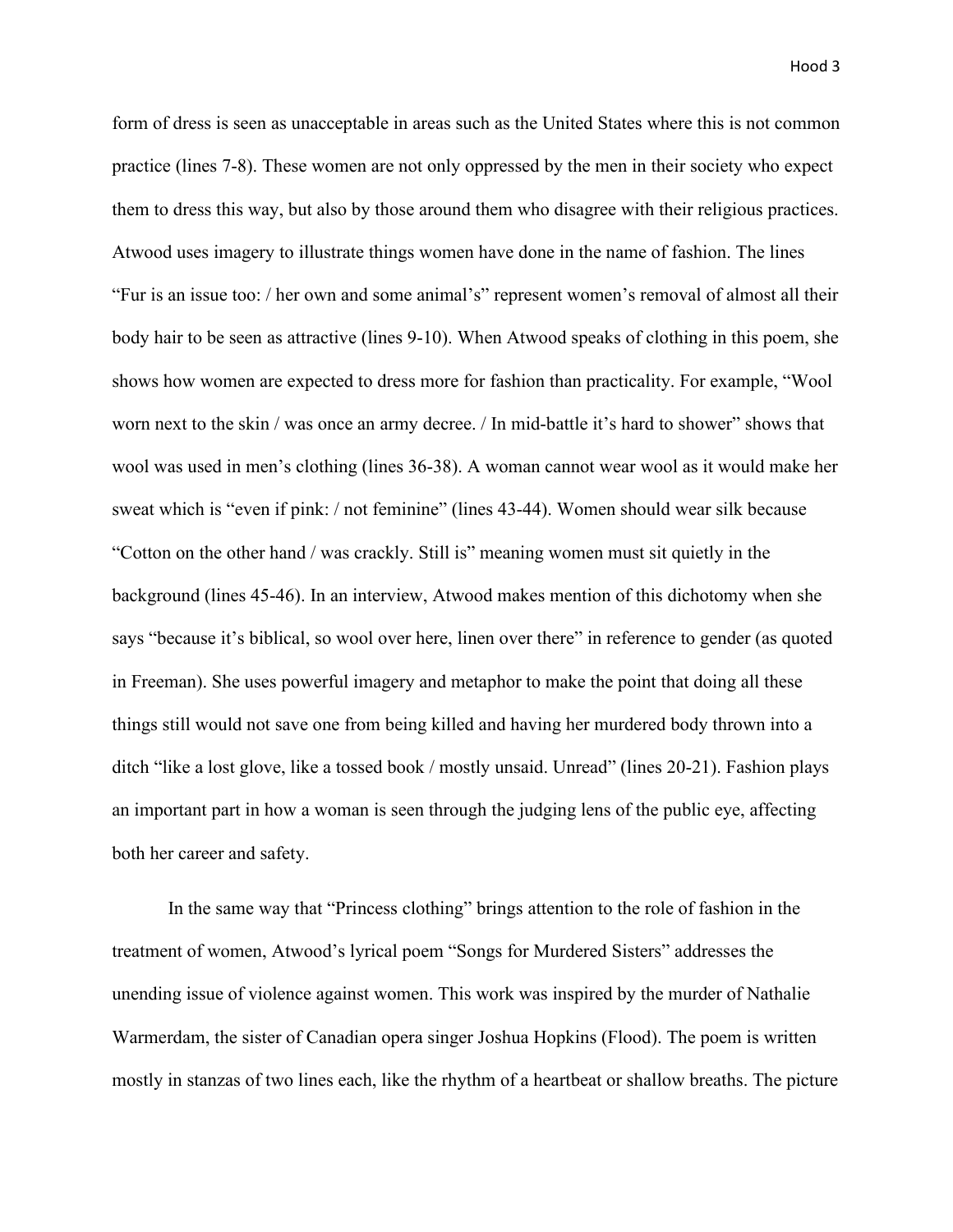painted in the lines "Who was my sister / Is now an empty chair" is a vivid reminder of the emptiness left behind after the death of a loved one. Atwood compares the telling of this story to that of a fairy tale, but this one has no happy ending. She makes this point bluntly by saying, "But this is not a story. / Not that kind of story . . .' (33). The story of women in abusive relationships is one that is ongoing. Not all women have the means to leave their situation and even those who do often still are not safe. Death comes knocking on their door as it did for Warmerdam and as Atwood writes, "You opened the door / And death was standing there" (34). Men are threatened by women who have the strength to get away from them. These women are then "Killed by fearful men / Who wanted to be taller" (37). Women are expected not to be out late at night as that is when predators are on the hunt. Atwood stresses the danger of a woman out by herself late at night, "Singing Alone, Alone, / Singing Dead Too Soon?" (36). The capitalization of every word in this stanza emphasizes how women who are out at night are so often preyed upon by men. Men have been preying on women from the beginning of time.

While "Princess Clothing" and "Songs for Murdered Sisters" focus on more current issues, Atwood's poem "Half-hanged Mary" illustrates how long this abuse has endured. This work, set in the  $17<sup>th</sup>$  century, demonstrates the historical use of violence against women who pose a threat to the ideas or power of men. The lines "Most will have only one death. / I will have two" reference one death by character assassination and then later a physical death (Atwood 66). Mary is hanged because she had property, knowledge of medicine, and specific physical attributes namely ". . . breasts, / and a sweet pear hidden in [her] body" (Atwood 59). The knowledge of such things, especially by one with a womb, threatens the men in town who then hang her from a tree. Mary is used as an example to the other women in town "a flag raised to salute the moon," to keep them under control (Atwood 59). The women who gather to watch the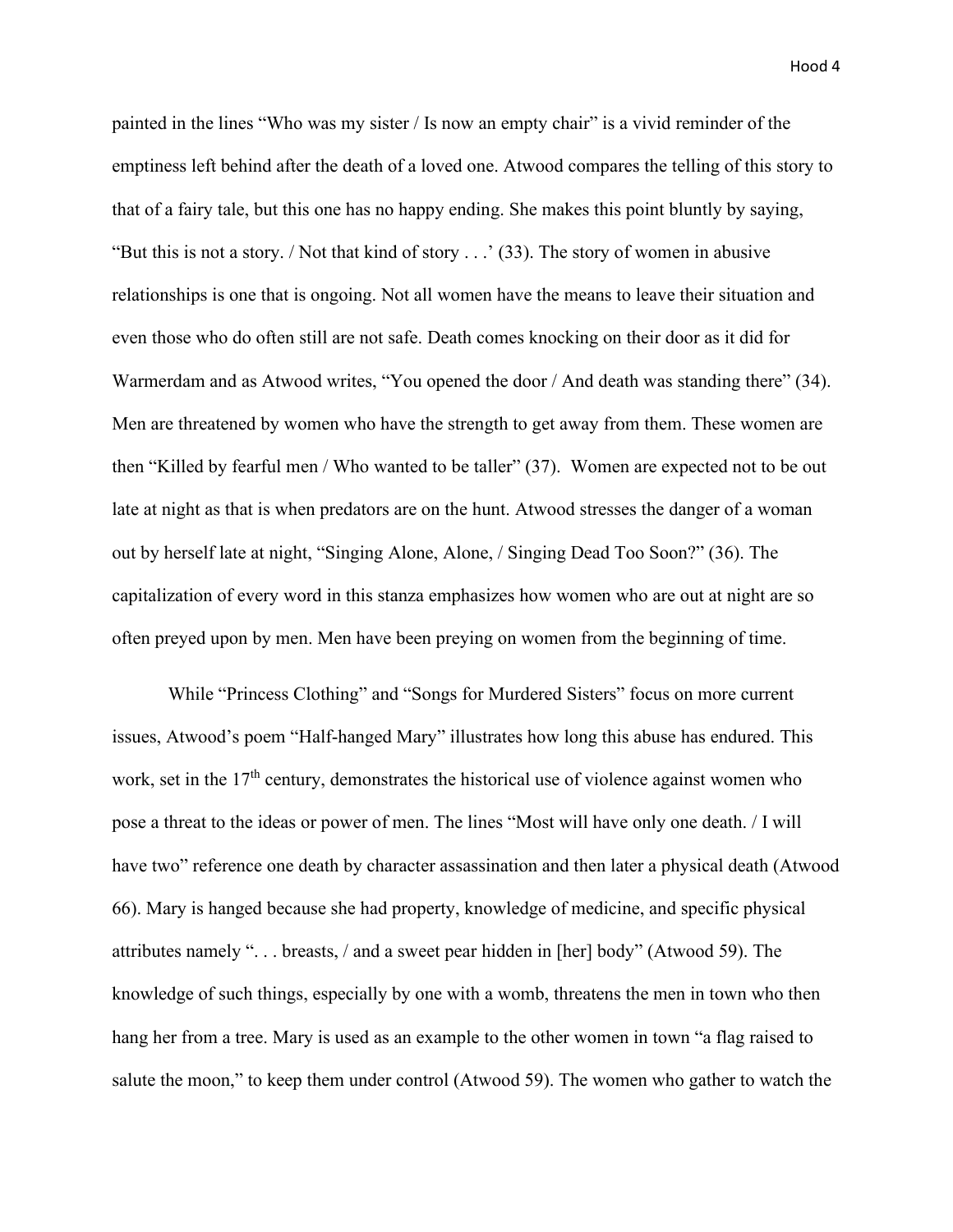hanging know they will suffer the same fate if they speak up or help her in any way as "Birds / of a feather burn together" (Atwood 60). The idea that women who have been attacked by men have brought it on themselves or were "asking for it" is illustrated by the lines "or like a judge / muttering about sluts and punishment" (Atwood 63). Atwood compares a judge in his robe to a "dark angel / insidious in his glossy feathers" (63). Atwood's tone changes closer to the end showing Mary's defiance in the face of death. The image of the evil serpent is used to illustrate the danger or evil that Mary represents to the town. This idea goes back to Eve causing her and Adam's expulsion from the Garden of Eden. The fact that Mary has come so close to death gives her even more power (Stein 123). Since she does not die, Mary can now use her voice to influence the minds of the other women in town leading to a collapse of the patriarchal society. Consequently, this makes Mary an even greater threat now than she had been before the hanging.

Atwood's body of work embraces feminist ideas. She explores how subjugation of women neutralizes the threat they pose to the patriarchy. These poems tell the stories of women who cannot speak for themselves, either because of fear or because they have already fallen victim to violence at the hands of men. In Virginia Woolf's "A Room of One's Own," it is pointed out that women with brilliant, creative minds who might have been poets or playwrights were most often hanged for witchcraft because they were well read or had some knowledge of healing herbs (28). These traits are praised in men but feared in women. Character assassination of women is common in the political arena, but also occurs frequently in trials where women have been victims of violence or sexual assault. Atwood's novels demonstrate how easy it would be to succumb to the patriarchal ideas of government women fought so hard to overcome if their fight does not continue. Her poetry shows the pain, fear, and longing suffered by the oppressed and those the victims leave behind. Simply telling these stories is an act of defiance. In one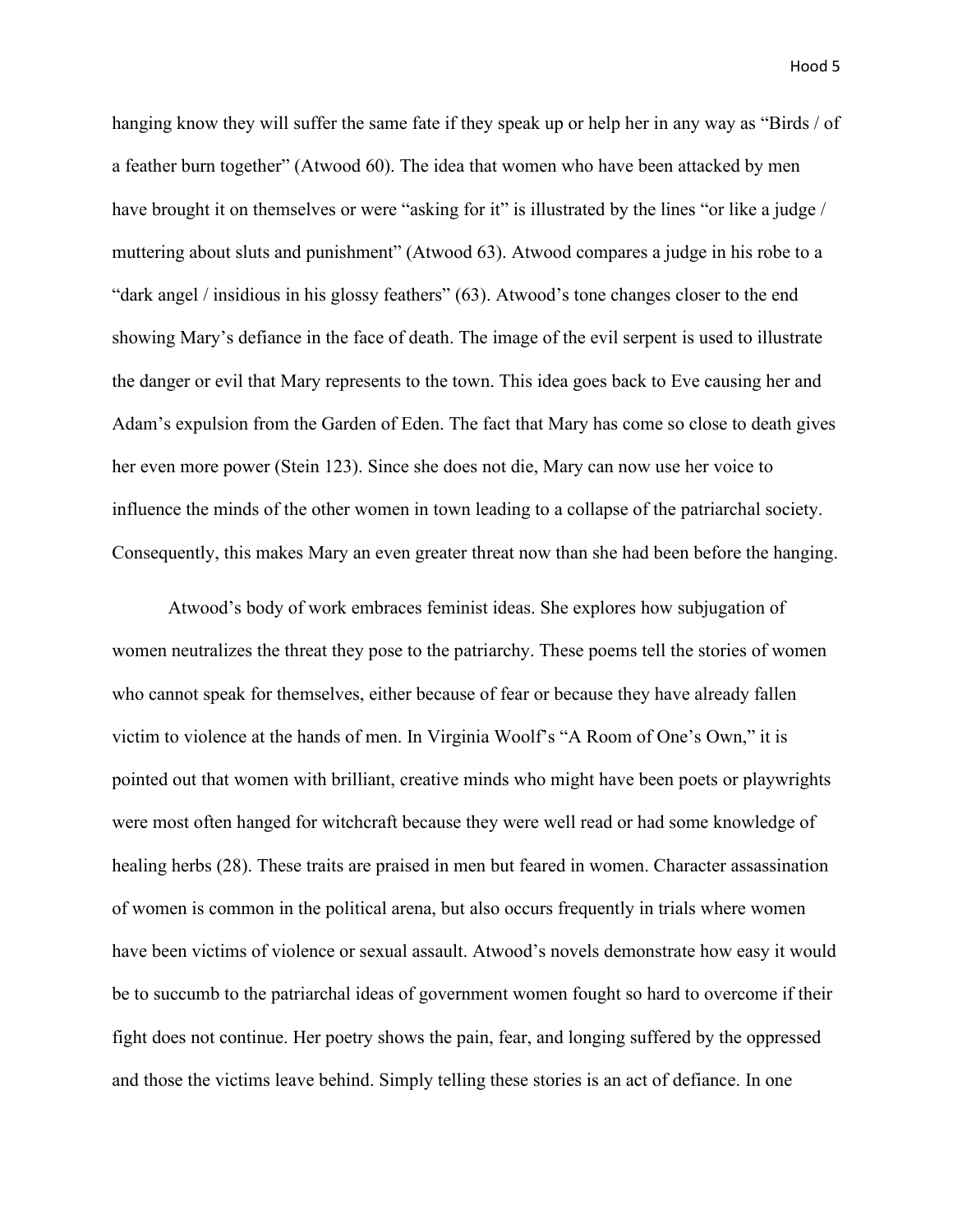interview, Atwood states, "those in power had a responsibility to the community" (as quoted in Snell). Without writers like Atwood, these stories would never be told, and these women would disappear. Only by continuing to write about the women who suffer abuse and oppression can it be ended. Their stories serve as a reminder of those lost and as an education to those who may encounter similar situations in the future.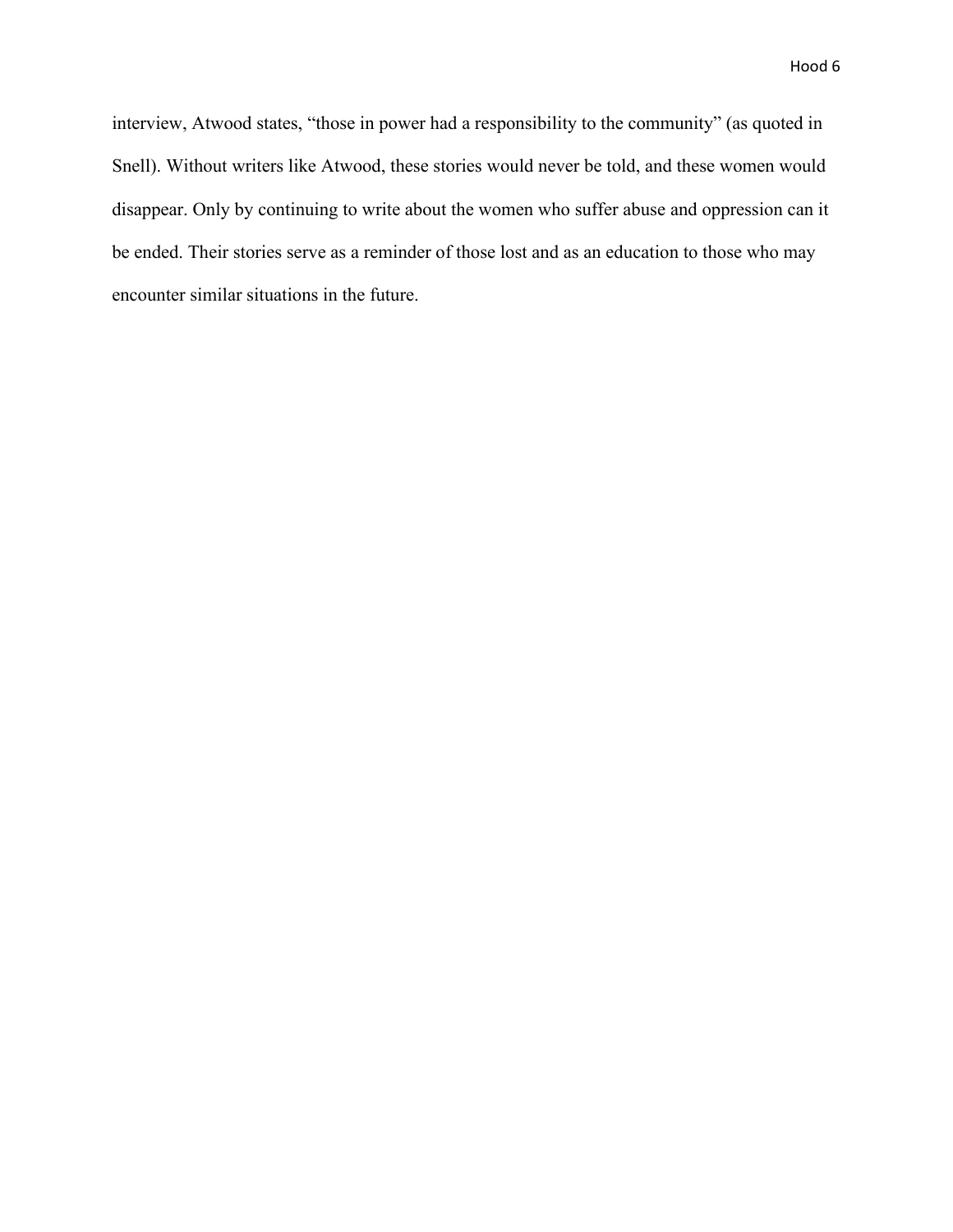### **Works Cited**

- Aghasaleh, Rouholla. "Oppressive Curriculum: Sexist, Racist, Classist, and Homophobic Practice of Dress Codes in Schooling." *Journal of African American Studies* 22.1 (2018): 94-108. A*cademic Search Complete.* doi:10.1007/s12111-018-9397-5
- Atwood, Margaret. "Half-Hanged Mary." *Morning in the Burned House*. New York: Houghton Mifflin Company, 1995. 59-69.
- —. "Princess Clothing." *Dearly*. New York: HarperCollins, 2020. 19.
- —. "Songs for Murdered Sisters." *Dearly*. New York, 2020. 32-39.
- —. "Margaret Atwood." *Mother Jones.* Marilyn Berlin Snell. San Francisco: Foundation for National Progress, July/August 1997. 11 March 2022. <https://www.motherjones.com/media/1997/07/margaret-atwood/>.
- Beyer, Charlotte. "Feminist Revisionist Mythology and Female Identity in Margaret Atwood's Recent Poetry." *Literature & Theology.* 14.3 (2000): 276-298. *Humanities International Complete*. doi:10.1093/litthe/14.3.276
- Boyle, Amy. ""They Should Have Never Given Us Uniforms If they Didn't Want Us to Be an Army": The Handmaid's Tale as Transmedia Feminism." *Signs: Journal of Women in Culture & Society* 45.4 (2020): 845-870. *Humanities International Complete.* doi:10.1086/707798
- Flood, Alison. *'It's devastating': Margaret Atwood on a musical project honouring women killed by partners*. 5 March 2021. 9 March 2022.